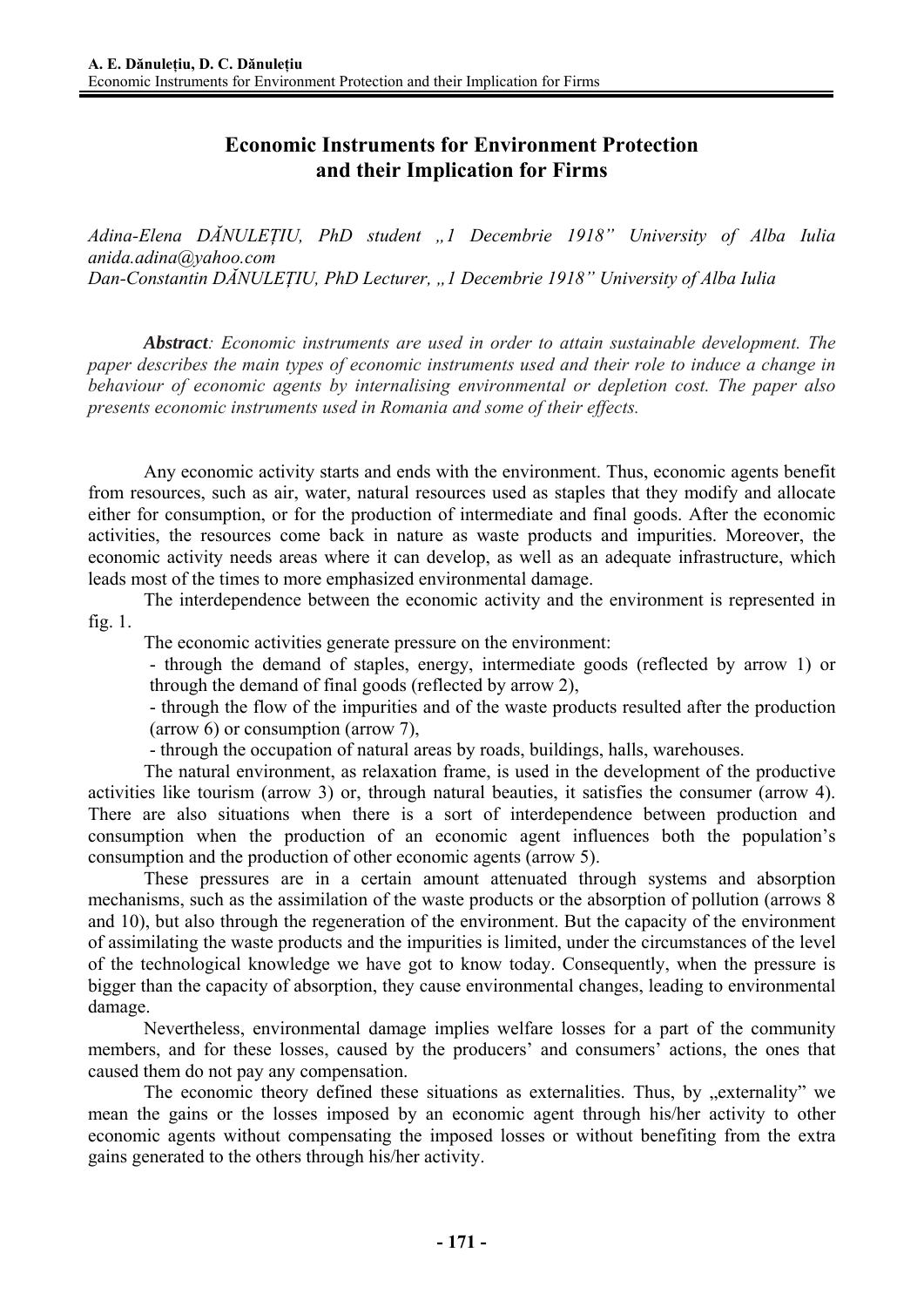

Fig. 1 – The relationship between the economic activity and the environment

(Source: adaptation after Ph. Hardwick, J. Longmead, B. Khan, *Introducere în economia politică modernă*, Editura Polirom, Iaşi, 2002)

Externalities are different according to:

- a) the stage of the process of economic reproduction in which it manifests itself;
- b) the meaning of the results imposed to the third parties;
- c) the way their effect is reflected.

From the point of view of the stage of the economic reproduction, we can distinguish:

1) externality of consumption, which appears when the consumption of an economic agent is directly influenced by the production or the consumption of another economic agent.

The expression of such an externality in an economy with two persons and two goods, is as follows:

$$
U_A = f(a_1, a_2, ..., a_n; b),
$$
 (1)

Where  $U_A$  represents the total use of the person, A,  $a_1$ ,  $a_2$ , ...,  $a_n$  represent the activities under the direct control of A, and *b* represents the activity of the person B. This way, we notice that the use of the person A does not depend only on his/her own activities, but also on the ones of B.

2) externality of production, that appear when production possibilities are influenced by the choices of another factory or consumer.

The externality of production can be expressed as follows:

$$
P_F = f(f_1, f_2, \dots, f_n; d),
$$
 (2)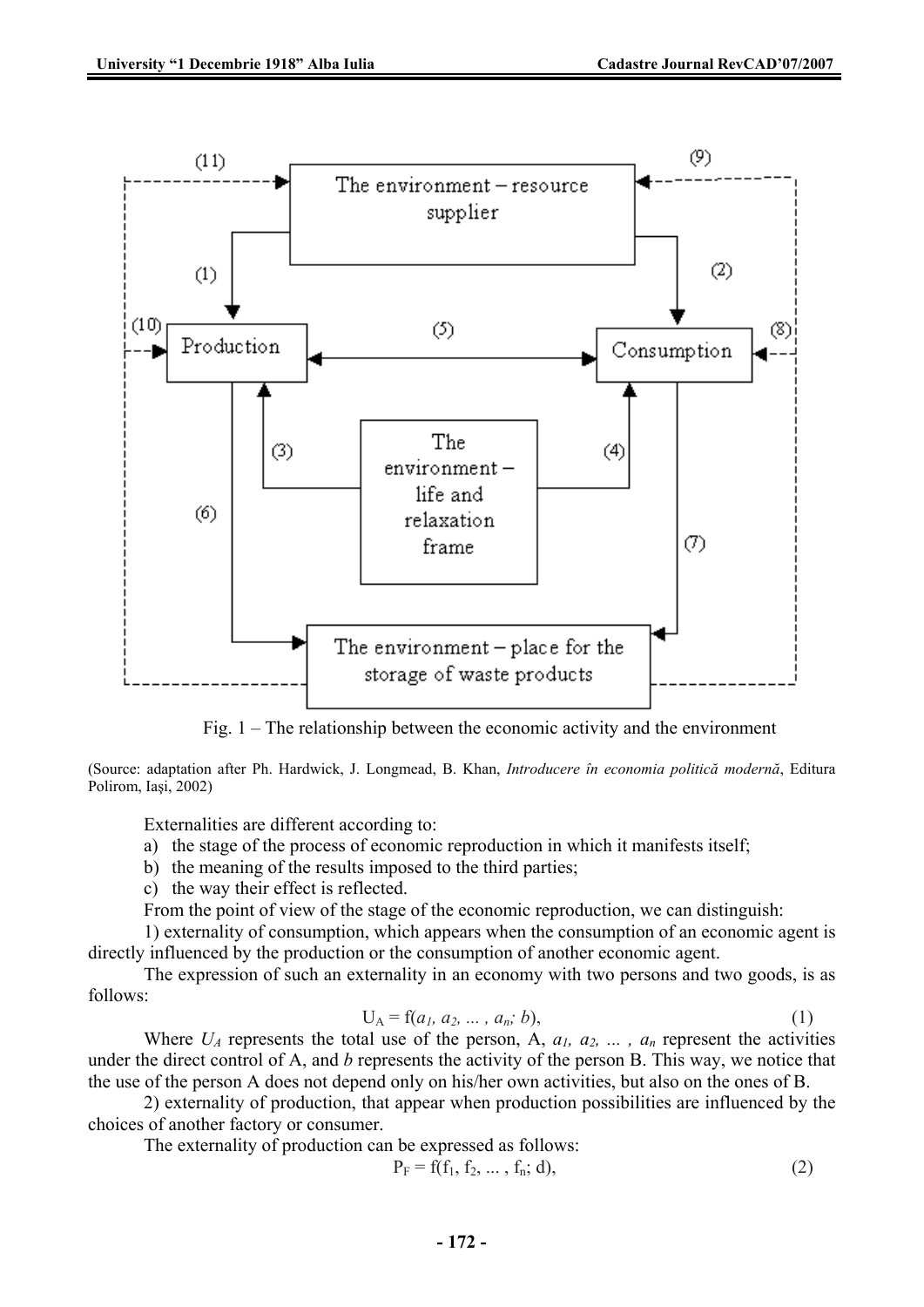where  $P_F$  expresses the profit of the firm F, that depends on the firm's own activities  $f_I$ ,  $f_2$ , ...,  $f_n$ , but also on the activity of another firm or of a consumer. Thus, we notice that the losses or the gains imposed by the activity of the tertiary are not compensated or paid to him/her.

From the point of view of the meaning of their results, externalities are classified as:

- a) positive, when they are generated by activities that bring benefits to other economic agents than the ones that generated them;
- b) negative, when they generate unpleasant situations for the consumers and economic agents that are inevitably in contact with the economic agent that created them.

The existence of the positive externality has as a result the appearance of a difference between the social benefit (higher) and the private benefit (lower), difference known in economic theory as external benefit. On the other hand, as a consequence of the negative externalities, there is a difference between social costs (higher) and private costs (lower) that is reflected in what economic theory calls "external cost".

The problem that gained most of attention concerning negative externalities is represented by pollution, which through its force and complexity can have devastating effects.

According to the way of reflecting their effects, externalities are grouped in:

- a) technical externalities;
- b) pecuniary externalities.

As it was previously stated, externality represent a way of failure of the markets, this meaning the lack of reflection at the level of the price of the market of one of the costs or benefits associated to production or consumption. They show up and manifest themselves when the social costs and benefits are different from the private ones and lead to a state of economic inefficiency if the social marginal cost of the production isn't equal to the price of the market.

Environmental damage produced through the economic activity is one of the most important negative externality. In this case, private costs, paid by the economic agent that caused the damage, are more reduced than the social costs. The latter include, besides private costs, external costs, as well. Other people pay these costs and the polluter does not compensate them.

Such a situation leads to the inefficiency of the allocation of the resources.

In order to explain this, we will use the graphic representation:



Fig. 2 – The inefficiency caused by negative externalities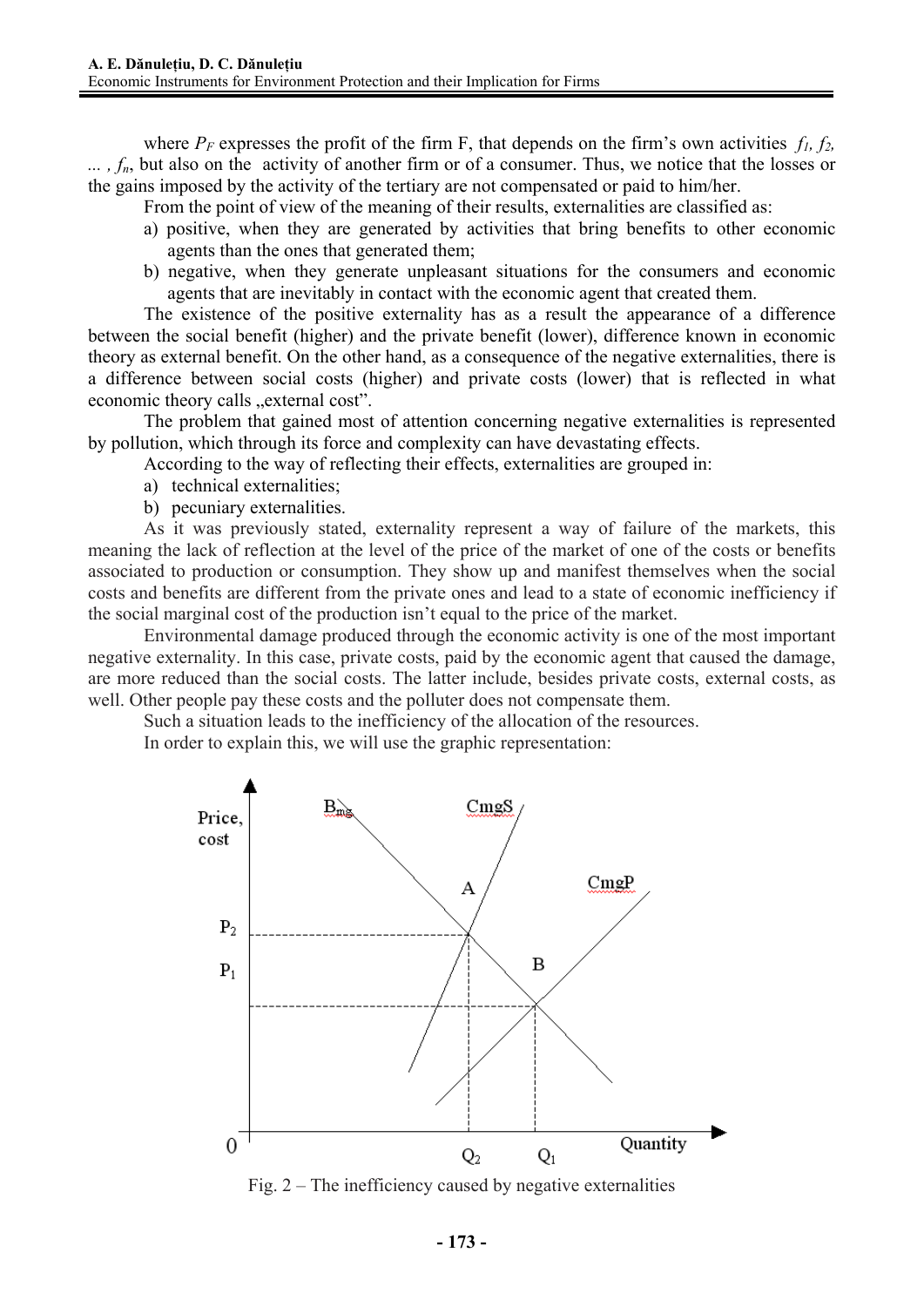Let's take the case of a factory that develops activities with a pollution effect (for example, a factory that spreads  $CO<sub>2</sub>$  in the atmosphere). Part of this damages the factory because it generated the necessity of repeated painting and the employees' increase of expenses with medical assistance. But most of the damage (the way the vegetation and the buildings are affected, the growth of the respiratory diseases when it comes to population) is external to the firm, being spread at the level of the area in which the firm works, being put up with by the affected population or by the local firms or communities.

Consequently, the private marginal cost, handled by the producing firm, is lower than the social marginal cost, which includes external costs as well, caused by pollution.

From the social point of view, the balance that corresponds to an efficient allocation of the resources is at the intersection between the marginal benefit (Bmg) and the social marginal cost (CmgS), namely at a production level equal to Q2. But the objective of the firm is the one of maximizing the profit, which, under the circumstances in which it takes into consideration only the private marginal cost, will cause an equal production to Q1.

Thus, we notice that the quantity that maximizes the profit of the firm (Q1) exceeds the efficient quantity from the social point of view  $(Q2)$ , which emphasizes the fact that at the production level Q1(with a price P1) the consumers of the good obtained in pollution conditions are subsidized by the ones that deal with the pollution costs.

The solution of the environmental externality implies the state's intervention.

The ways of intervening of the state carries at least two stages, namely:

a) the government establishes objectives for the quality of the environment that can be expressed under the form of the wanted level for the quality of the air or of the water, of an annual level of transmission of the toxic substances or other norms;

b) the government is looking for the best measures in order to accomplish the established objectives.

The different used methods for the accomplishment of the objectives aim at making external effects internal, namely the ones that produced them have to put up with them. When these measures need to be taken, we start from the fact that the failures of the market are materialized in an overproduction of the goods with negative externalities and, respectively, a reduced production of the goods with positive externalities. Thus, governmental politics of allocating external effects efficiently has to realize in the case of the goods with negative external effects a reduction of the produced quantity and the diminishing of the negative effects by the fact that the producers have to put up with them, and in the case of the goods with positive effects a stimulation of their development.

Concerning the state's intervention in order to solve the problem of the externality, they have come up with different solutions, different methods through which they can get to the best result.

The suggested measures can be classified in two categories:

a) *the public settlement*, that is used for the externalities that affect the people's health and safety, and for which the most often encountered form is the one of standards. The elaboration of the best settlements is a difficult task that needs complex scientific studies, being at the same time the target of some political pressures. We also find in the same category the *prohibition* or *constraint* measures, which imply the interdiction of the activities generating negative externalities (total prohibition, most of the time impossible) or the constraint of some administrative limits of the activity in certain fields (partial prohibition).

b) *the economic instruments*, that aim at changing the behavior of the one that pollutes the air through the changes of the cost and of the advantages that come from its decisions.

Economic instruments are fiscal and other economic incentives and disincentives to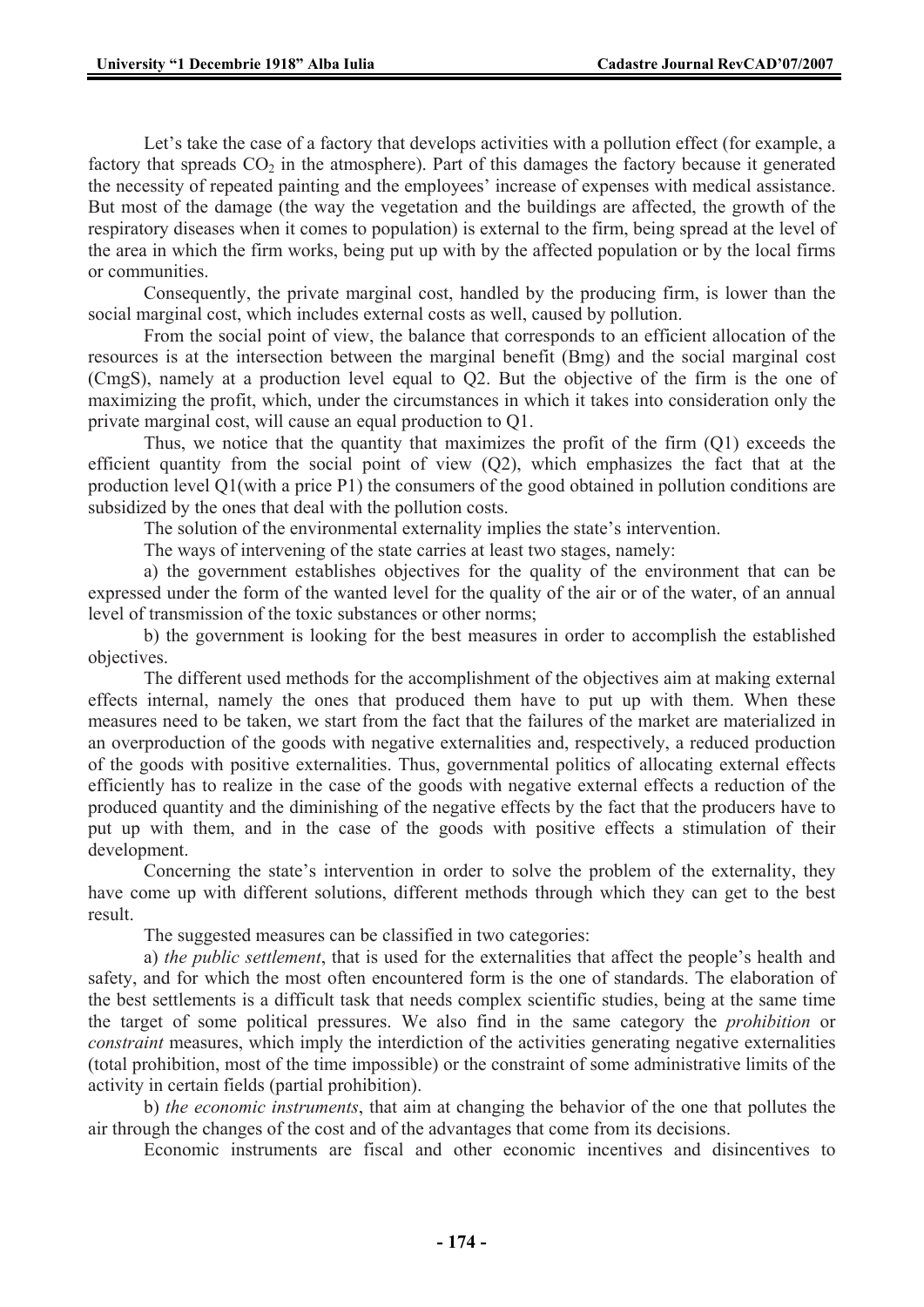incorporate environmental costs and benefits into the budgets of households and enterprises1. Economic instruments include effluent taxes or charges on pollutants and waste, deposit—refund systems and tradable pollution permits.

Economists have promoted the use of economic instruments as environmental policy measures for long time. The major advantage of economic instruments is, in theory, that they incorporate environmental concerns directly into the market price mechanism of the market economy. Therefore, these instruments have all the efficiency properties of the competitive market pricing<sup>2</sup>. By using these, firms are encouraged to develop a sound and efficient environmentally production and consumption through full-cost pricing.

One of the most important economic instruments in use today is taxes and charges.

A commonly used classification of taxes and charges distinguishes between three types, based on their function in public/environmental policy<sup>3</sup>:

- cost-covering user charges, whereby those making use of the environment contribute to or cover the cost. The level of a cost-covering charge is determined by the service it is intended to deliver and revenues are primarily used to finance collective services or manage natural resources. These most closely resemble "market prices."

- revenue-raising taxes, which may influence behaviour but still yield substantial revenues over and above that required for related environmental services or regulation.

- incentive taxes, which are levied with the objective of changing environmentally damaging behaviour without the intention to raise revenues. Indeed, the success of such a tax may be judged by the extent to which initial revenues from it fall, as behaviour changes.

The environmental taxes (incentive taxes) are based on the work of Pigou (1920). Pigouvian taxes involve setting a charge per unit of emissions equal to the total value of the damage caused by an extra unit of emissions.

This signals the true social costs to the emitter, who then has a financial incentive to reduce emissions up to the point where the profit/loss due to a unit reduction in emissions is equal to the damage involved. In this way, the maximization of firm profit is obtained at the same point where the socially resource efficient allocation is.

The main purpose of this Pigouvian tax is the one of economic efficiency. A tax on transmissions takes into account three elements:

- the reduction of the spilled quantity: the tax increases the marginal production cost and, reducing the balance quantity on the market.

- technical substitution: the tax forces the factory to use unpolluting activities if the unpolluting cost is inferior to the saved tax.

- development and research: the tax encourages the factory to develop new techniques of production and reducing of pollution that can allow them to avoid paying the tax.

There are also financial taxes, the main purpose of which is financing. These taxes reflect the payment of the public services. Their effect is to encourage since the marginal cost is positive for the user.

While those instruments can improve cost-effectiveness and confer positive environmental effects, their implementation requires strong institutions in the financial and environmental sectors.

Major barriers to the use of environmental taxes and charges in developing countries are<sup>4</sup>:

 $\overline{a}$ 

<sup>&</sup>lt;sup>1</sup> Glossary of Environment Statistics, Studies in Methods, Series F, No. 67, United Nations, New York, 1997.

<sup>&</sup>lt;sup>2</sup> Report on the use of economic instruments for environmental policy in Central and Eastern Europe, prepared by The Czech Republic and Regional Environmental Center for Central and Eastern Europe at the fourth ministerial conference "Environment for Europe", Arhus, Denmark, 23 - 25 June 1998

<sup>3</sup> Stefan Speck, Jim McNicholas and Marina Markovic, Environmental Taxes in an Enlarged Europe, *An Analysis and Database of Environmental Taxes and Charges in Central and Eastern Europe,* The Regional Environmental Center for Central and Eastern Europe, Szentendre, October 2001

<sup>4</sup> \*\*\*, *Financial resources and mechanisms*, Report of the Secretary-General, Commission on Sustainable Development, 2000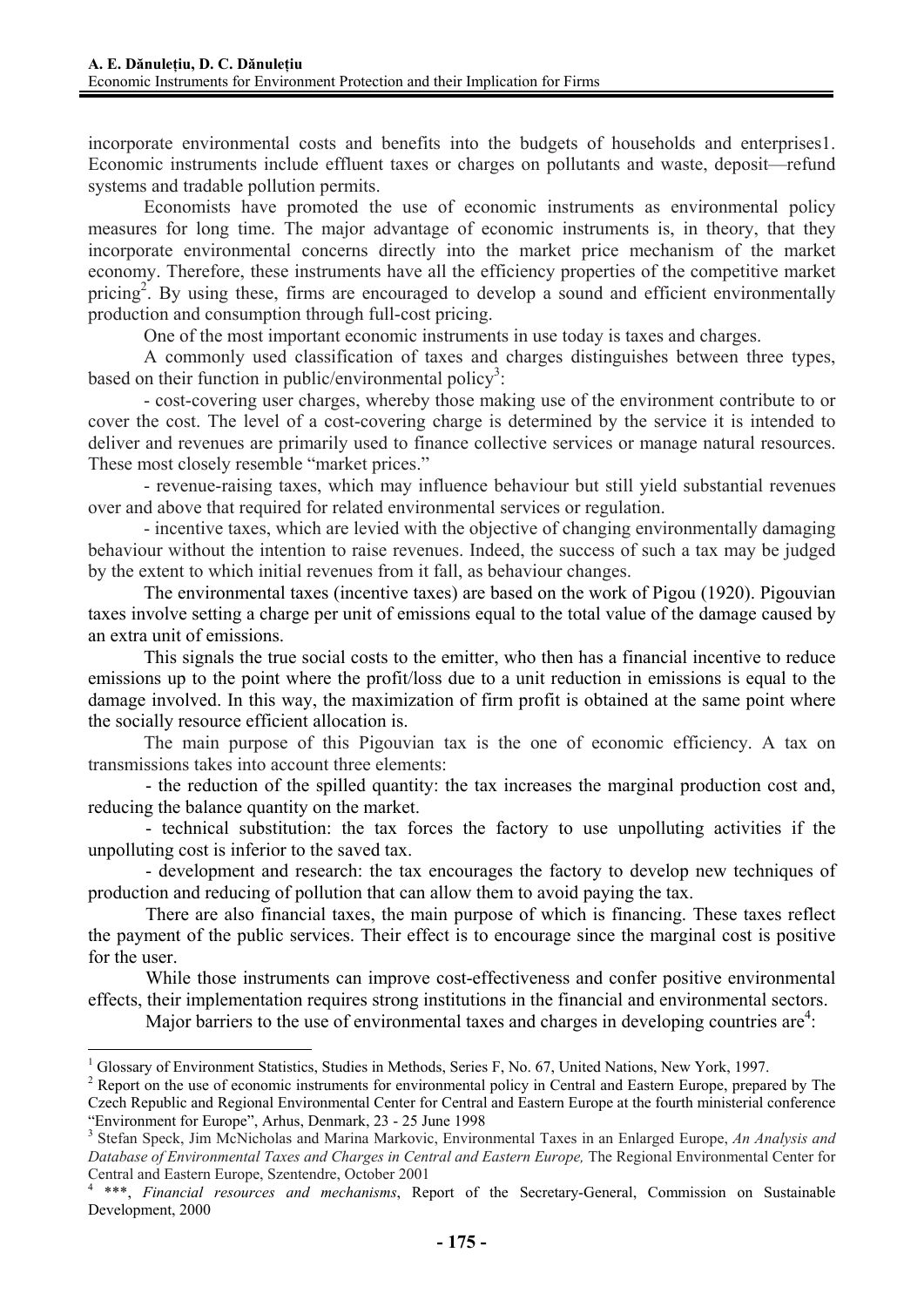- the lack of institutional capacity,

- the complex tax design requirements and the limited experience of mainstream public finance agencies in dealing with the introduction of such taxes,

- the difficulty of dealing with tax fraud with environmental taxes, fraud which may provide an additional benefit to the use of environmental taxes

Subsidies are another important economic instruments used in order to encourage diminishing pollution or the economic incidence of public settlements. Subsidies are all forms of explicit financial assistance to polluters or users of natural resources for environmental protection, e.g. grants, soft loans, tax exemption, tax relief, and accelerated depreciation.

There are two kinds of subsidies:

 $\overline{a}$ 

a) producer subsidies, which are any form of intervention which lowers the cost of production of a producer, or raises the price received by the producer, compared to the cost and price that would prevail in an undistorted market;

b) consumer subsidies, which are any form of intervention which lower the price that the consumer would pay if there was a free market in the commodity in question.

Subsidies are frequently introduced for social or economic reasons.

Harmful effects of subsidies tend to come about because<sup>5</sup>:

- the subsidy causes too much production or harvesting of the subsidised product, and hence too much associated effects such as pollution or resource depletion;

- governments have to find the money to pay for subsidies and this will come from taxation or borrowing, causing macroeconomic problems, or, at the very least, diverting money from socially valuable uses such as health and education;

- overproduction caused by subsidies in the developed countries has to be disposed of, and this may result in "dumping" the excess production somewhere else, perhaps in developing countries, undermining their economies;

- subsidies also divert resources away from higher value uses to low value uses;

- subsidies mean that true costs of supply are not recovered, which implies that the utilities supplying energy, water and so on, may not have enough revenues to secure surpluses that they can invest in new supplies;

- subsidies create "economic rents" – money for doing nothing – and hence attract "rentseekers".

Deposit-refund systems are payments made when purchasing a product (deposits) and which are returned (refunded) when the product is returned to the dealer or a specialised treatment facility.

The deposit-refund-systems have been used for many years in order to control the evacuation of the beverage pack. They contribute for the prevention of the transmissions of toxic substances resulted from the electric bacteria or from the cremation of the plastic matters or of the waste products that come from the receptacles in which we keep pesticides. The efficiency of the deposit-refund-systems imply low administrative costs, because once the sum is paid, there is no other extra intervention of the public authorities that takes place.

Marketable permits, rights etc. are based on the principle that any increase in pollution or resource use must be offset by a decrease of an equivalent quantity (often referred to as "emissions trading").

In a system of marketable permits, the regulatory authority allocates permits equal to a determined aggregate quantity of emissions, possibly, but not necessarily, through an auction. The

<sup>5</sup> *D. Pearce, D. Finck von Finckenstein,* Advancing subsidy reform: towards a viable policy package, in volume *Finance for sustainable development. Testing New Policy Approaches,* United Nations, New York, 2002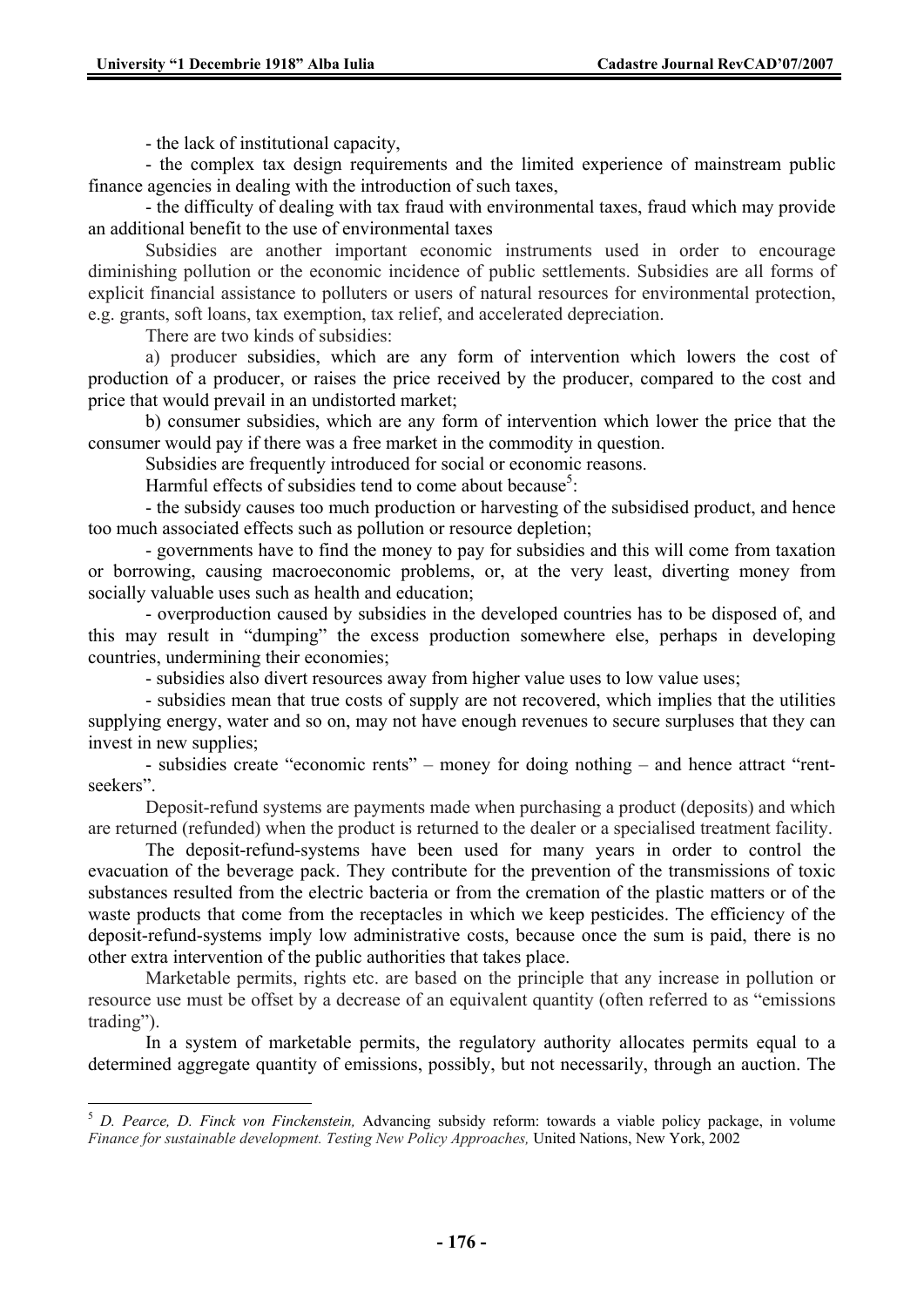permits are tenable for a defined period (or perhaps indefinitely) and tradable. Trading of permits among emitters will establish a market-determined price of emissions, which will signal damage costs and give emitters financial incentives to respond by reducing emissions.

Table no.1

| Market           | <b>Emission Tax</b> | Tradable                 |
|------------------|---------------------|--------------------------|
| <i>Structure</i> |                     | Permits                  |
| Perfect          | Efficient           | Efficient                |
| competition      |                     |                          |
| Noncompetitive   | Efficiency can      | Inefficient but          |
| market structure | be achieved by      | literature suggests that |
| in the output    | suitably            | efficiency losses may    |
| market           | adjusting the       | be smaller than          |
|                  | Pigouvian tax       | under an emission tax    |
|                  | but only if firms   | (when firms)             |
|                  | are all identical.  | different<br>have        |
|                  | Inefficient when    | pollution                |
|                  | firms have          | technologies).           |
|                  | different           |                          |
|                  | pollution           |                          |
|                  | technologies.       |                          |
| Noncompetitive   | n.a.                | Inefficient              |
| market structure |                     |                          |
| in the permits   |                     |                          |
| market           |                     |                          |

## **Summary of Efficiency Considerations and Market Structure**

Source: J. Norregaard, Valérie Reppelin-Hill, *Taxes and tradable permits as policy options for controlling pollution: a review of country experiences*, in volume Finance for sustainable development. Testing New Policy Approaches, United Nations, New York, 2002, pag. 198.

The choice of the appropriate instrument for achieving sustainable development objectives should be based upon cost efficiency, taking into account the nature of the damage and the uncertainty of its effects, the administrative and enforcement costs as well as public acceptance of the various instruments.

Various instruments interact in complex ways and each policy instrument has its advantages and disadvantages, so that the choice of economic instruments can be difficult. It is desirable to use a combination of instruments so as, by their efficient and effective action, to obtain good results.

## **References**

*1. Pearce, D., von Finckenstein, F., Advancing subsidy reform: towards a viable policy package, in volume Finance for sustainable development. Testing New Policy Approaches, United Nations, New York, 2002* 

*2. Speck, S., McNicholas, J., Markovic, M., Environmental Taxes in an Enlarged Europe, An Analysis and Database of Environmental Taxes and Charges in Central and Eastern Europe, The Regional Environmental Center for Central and Eastern Europe, Szentendre, October 2001* 

*3. Glossary of Environment Statistics, Studies in Methods, Series F, No. 67, United Nations, New York, 1997.*